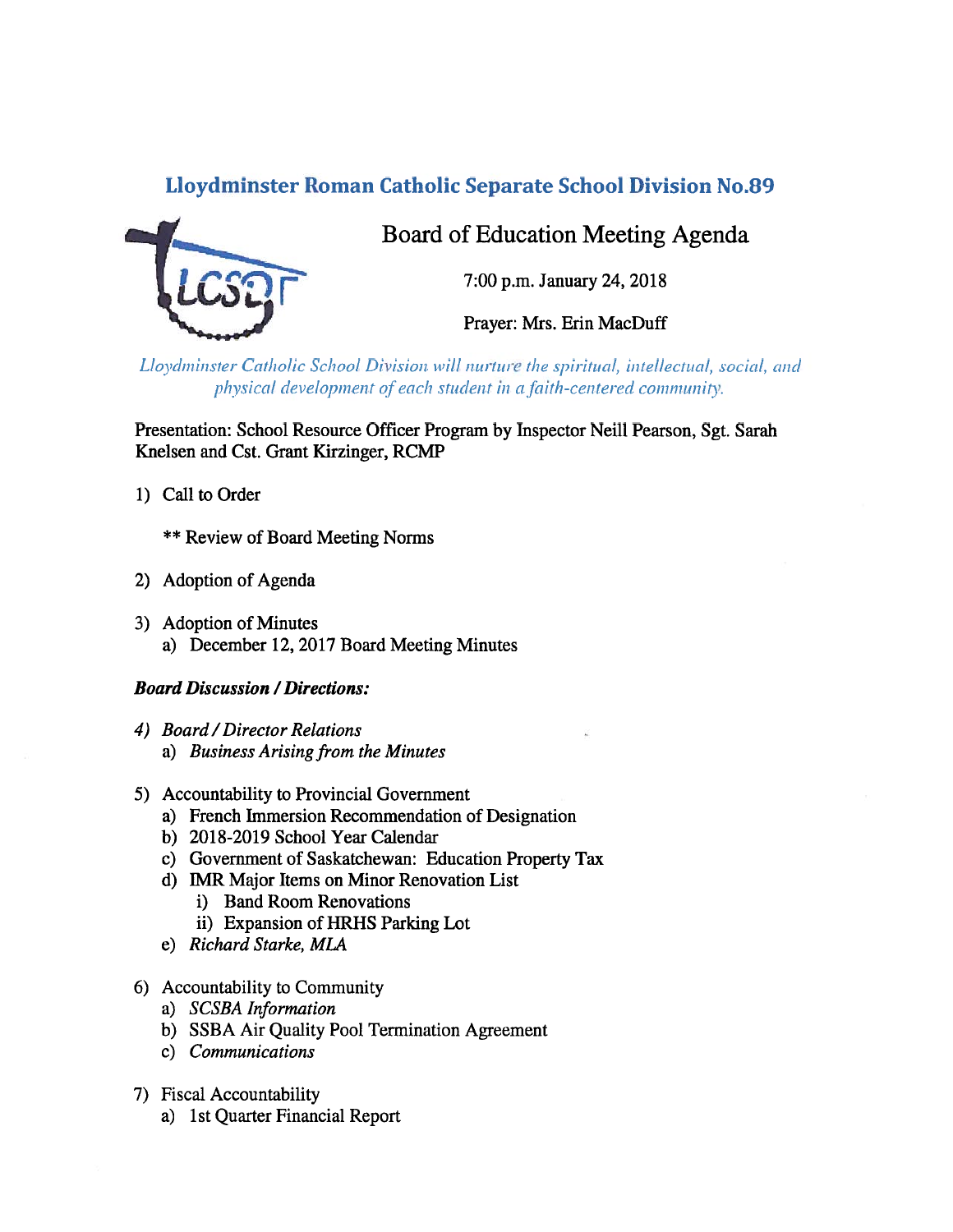#### Administration:

- 8) Organizational Management
	- a) Administrative Procedures

#### Administrative Items:

- 9) Personnel Management a) Personnel Report
- 10) Information Items

 $\rightarrow$ 

- 11) Correspondence
- 12) Identification of Emergent Items
- 13) Closing Prayer
- 14) Adjournment

# February Prayer: Mrs. Laurie Makichuk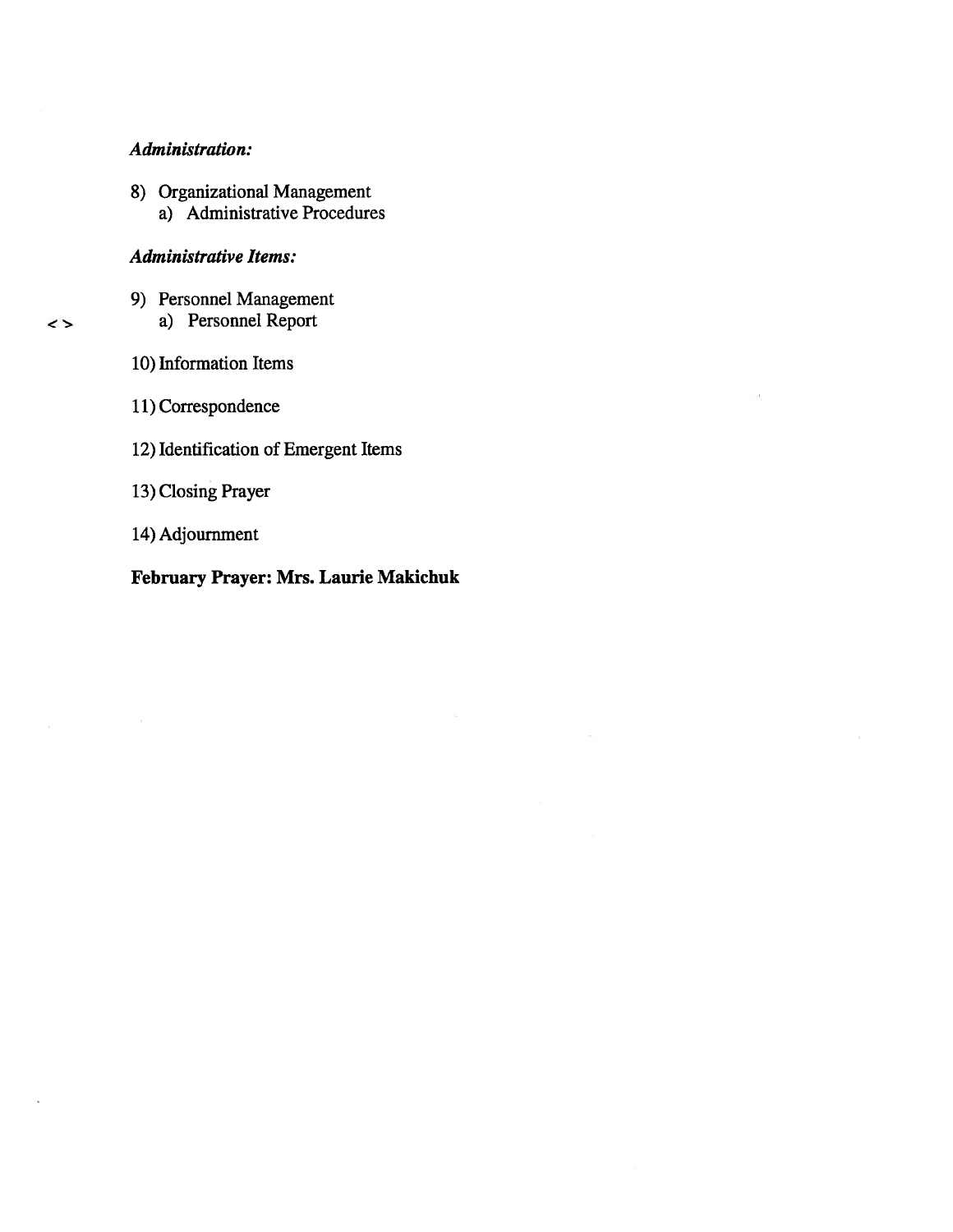### LLOYDMINSTER R.C.S.S.D. #89

#### MINUTES OF THE REGULAR BOARD MEETING

### Wednesday, January 24, 2018

TIME AND PLACE: The meeting commenced at 7:04 p.m. in the Board Room.

**ATTENDANCE:** Mrs. Paula Scott (Chair) Mrs. Michelle Rusteika Mrs. Laurie Makichuk Mr. Chris Carnell (arrived at 7:16 p.m.) Mrs. Jill Wytrykusz Mrs. Erin MacDuff Mr. Nigel McCarthy, Director of Education

Ms. Glenda Kary, Deputy Director of Education Mrs. Melanie Stelmaschuk, Chief Financial Officer Mr. Kevin Kusch, Deputy Director of Learning

ABSENT: Mr. Calvin Fendelet

Presentation: School Resource Officer Program by Inspector Neill Pearson, Sgt. Sarah Knelsen and Cst. Grant Kirzinger, RCMP

Prayer led by Mrs. Erin MacDuff

### ADDITIONS:

18/01/24-01 Mrs. Laurie Makichuk moved that the Board of Education adopt Agenda the agenda, as presented.

### **CARRIED**

18/01/24-02 Mrs. Laurie Makichuk moved that the Board of Education approve December 12, 2017 December 12, 2017 Board Meeting minutes, as presented. **Minutes** 

### **CARRIED**

| 18/01/24-03              | Mrs. Laurie Makichuk moved that the Board of Education   |
|--------------------------|----------------------------------------------------------|
| <b>French Immersion</b>  | approve the 2018-2019 French Immersion Recommendation of |
| <b>Recommendation of</b> | Designation, as presented.                               |
| <b>Designation</b>       |                                                          |

## **CARRIED**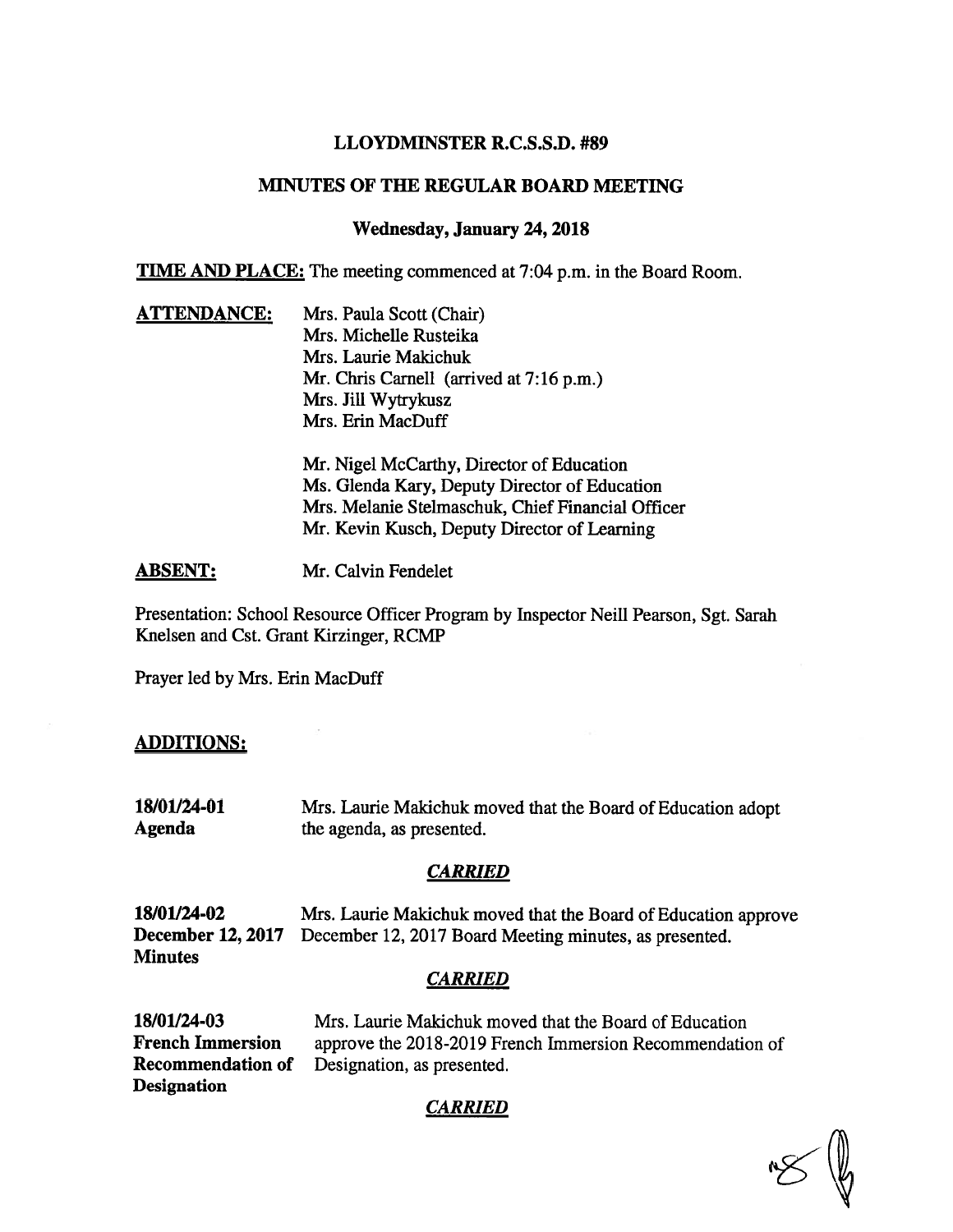18/01/24-04 2018-2019 School Year Calendar

Mrs. Jill Wytrykusz moved that the Board of Education approve the 2018-2019 School Year Calendar, as presented.

#### **CARRIED**

| 18/01/24-05         | Mrs. Erin MacDuff moved that the Board of Education adopt |
|---------------------|-----------------------------------------------------------|
| <b>Bylaw 2018-1</b> | the Bylaw 2018-1, as presented.                           |

#### CARRIED

| 18/01/24-06        | Mrs. Michelle Rusteika moved that the Board of Education   |
|--------------------|------------------------------------------------------------|
| <b>Band Room</b>   | approve Administration to tender the plan for the proposed |
| <b>Renovations</b> | bandroom renovations.                                      |

### **CARRIED**

| 18/01/24-07             | Mrs. Erin MacDuff moved that the Board of Education approve    |
|-------------------------|----------------------------------------------------------------|
| <b>HRHS Parking Lot</b> | Administration to tender the plan for the proposed Holy Rosary |
| <b>Expansion</b>        | parking lot expansion.                                         |

#### **CARRIED**

| 18/01/24-08             | Mrs. Jill Wytrykusz moved that the Board of Education approve |
|-------------------------|---------------------------------------------------------------|
| <b>SSBA Air Quality</b> | the terms and settlement of the SSBA Air Quality Pool         |
| <b>Pool Termination</b> | Agreement.                                                    |
| <b>Agreement</b>        |                                                               |

### **CARRIED**

| 18/01/24-09   | Mr. Chris Carnell moved that the Board of Education adopt the                                     |
|---------------|---------------------------------------------------------------------------------------------------|
|               | 1 <sup>st</sup> Quarter Financial 1 <sup>st</sup> Quarter Interim Financial report, as presented. |
| <b>Report</b> |                                                                                                   |

# **CARRIED**

18/01/24-10 Closed Session Mrs. Jill Wytrykusz moved that the Board meeting move to <sup>a</sup> closed session at 8:52 p.m.

### **CARRIED**

18/01124-11 Reconvene Mrs. Laurie Makichuk moved that the Board move out of closed session at 9:06 p.m.

## **CARRIED**